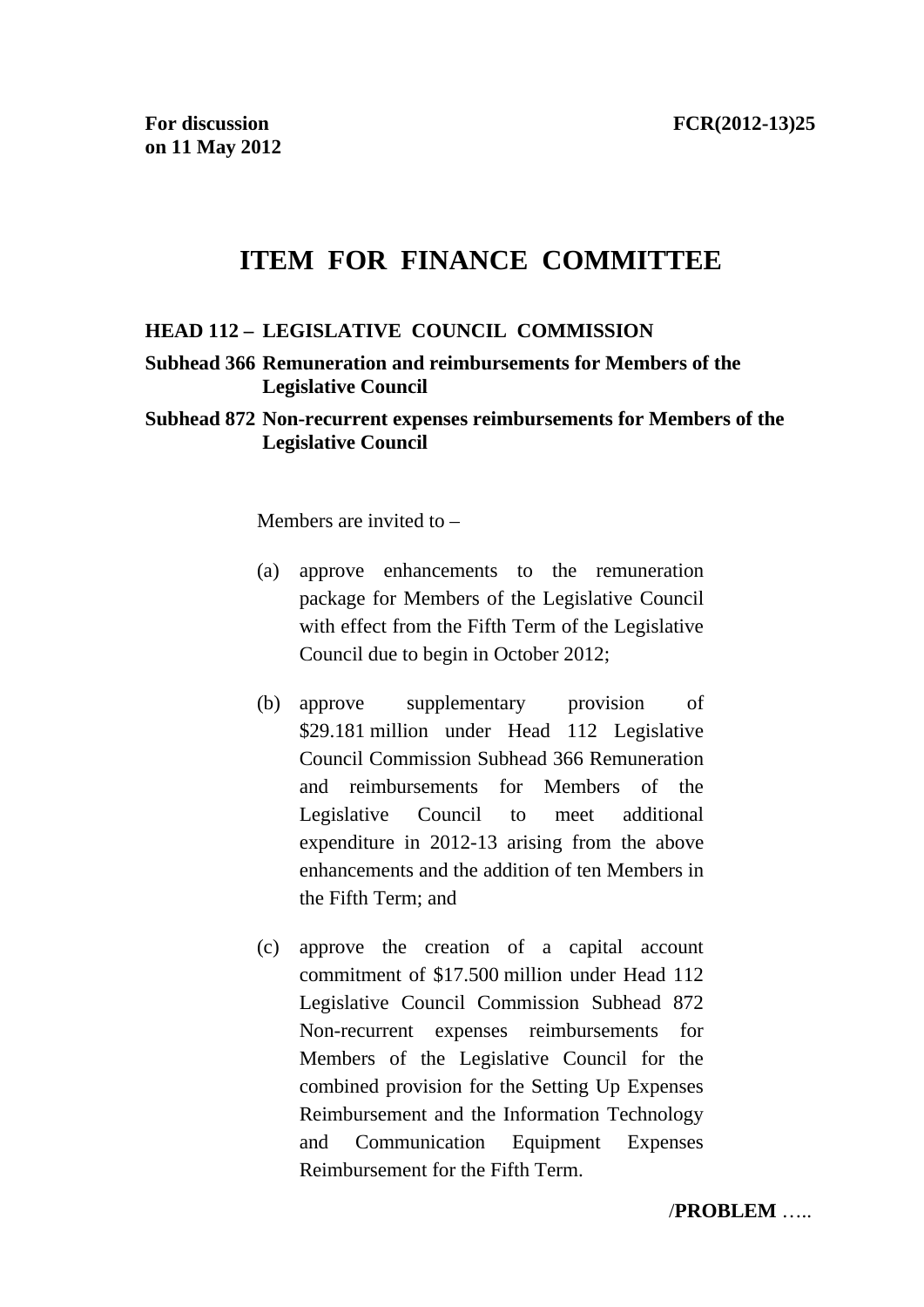## **PROBLEM**

 The remuneration package for Members of the Fifth Term Legislative Council (LegCo) requires appropriate enhancements. Additional provision is required to implement these enhancements, as well as to meet the cost of the remuneration package for the ten additional Members of the Fifth Term LegCo. We also need to create a capital account commitment to merge the Setting Up Expenses Reimbursement (SUER) and the Information Technology and Communication Equipment Expenses Reimbursement (ITER) into a single provision.

## **PROPOSAL**

#### **Proposed enhancements to Members' remuneration package in the Fifth Term**

2. As recommended by the Independent Commission on Remuneration for Members of the Executive Council and the Legislature, and Officials under the Political Appointment System of the Hong Kong Special Administrative Region (the Independent Commission) and approved by the Chief Executive in Council (CE-in-Council), we propose, for implementation with effect from 1 October 2012 upon the commencement of the Fifth Term LegCo, to –

- (a) increase the monthly remuneration for LegCo Members by 10%, from \$73,150 to \$80,470 per month, on top of the annual price adjustment to be made in October 2012;
- (b) increase the annual Office Operation Expenses Reimbursement (OOER) by 20%, from \$1,719,290 to \$2,063,150 per annum, on top of the annual price adjustment to be made in October 2012;
- (c) allow the surplus from a year's OOER entitlement to roll over to the following year until the end of a LegCo term; and
- (d) combine the SUER and the ITER into one provision, but with no enhancement to the combined amount.

#### **Supplementary provision required for 2012-13**

3. We propose to provide supplementary provision of \$29.181 million under Head 112 Legislative Council Commission Subhead 366 Remuneration and reimbursements for Members of the Legislative Council to meet additional expenditure in 2012-13 arising from –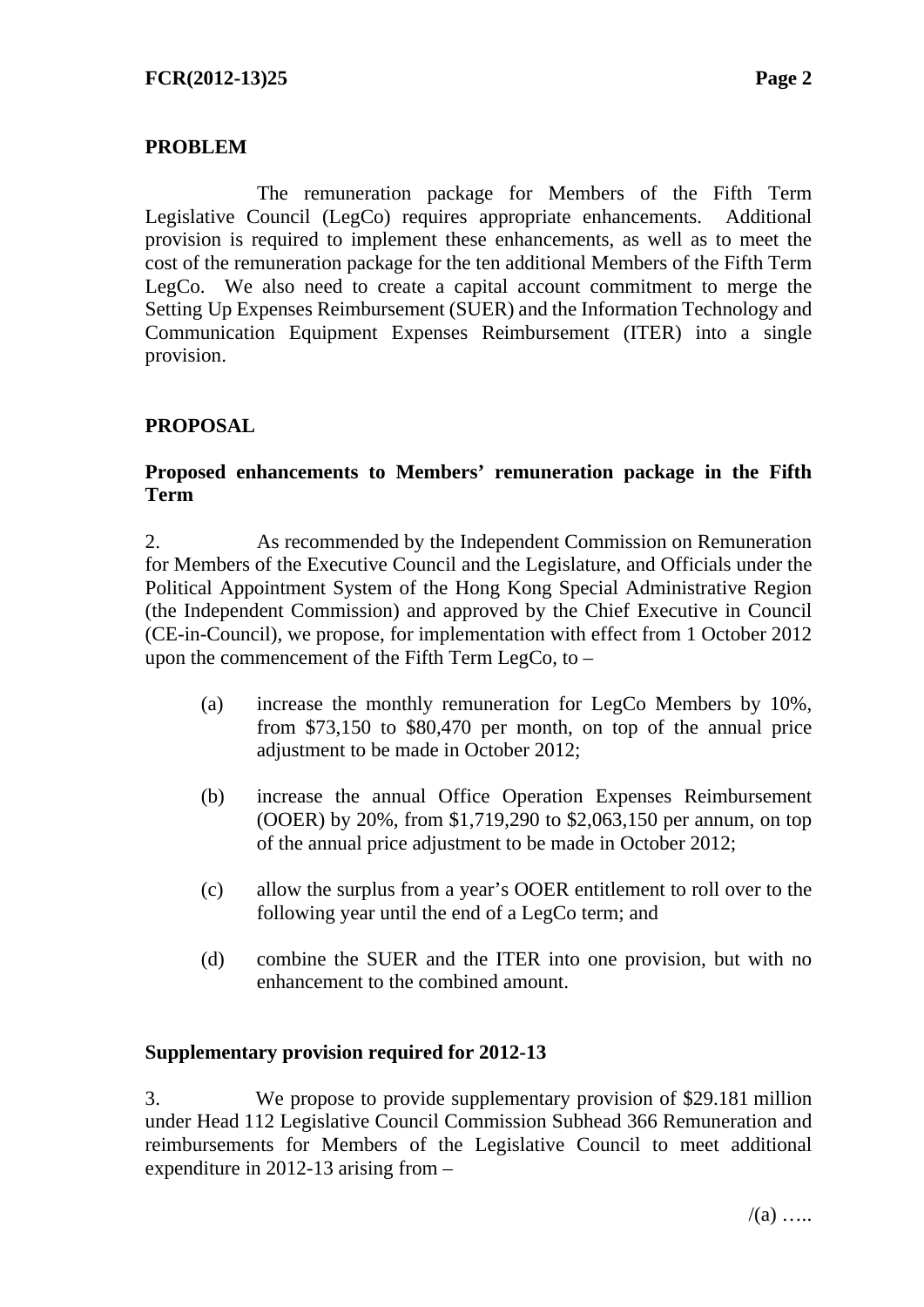- (a) the proposed enhancements in paragraph  $2(a)$  and  $(b)^{1}$  for 60 LegCo Members in the Fifth Term (\$13.015 million); and
- (b) the remuneration package payable to the ten additional Members in the Fifth Term incorporating the proposed enhancements in paragraph  $2(a)$  and (b) above  $(\$16.166 \text{ million}^2)$ .

## **Merging of SUER and ITER**

4. To take forward the proposal in paragraph 2(d) above, we propose to create a capital account commitment of \$17.500 million under Head 112 Legislative Council Commission Subhead 872 Non-recurrent expenses reimbursements for Members of the Legislative Council. The \$17.500 million covers the maximum combined provision for the SUER and ITER claimable by the 70 Members of the Fifth Term LegCo during their four-year tenure starting from October 2012.

## **JUSTIFICATION**

 $\overline{a}$ 

#### **Comprehensive review**

5. The Independent Commission<sup>3</sup> is appointed by the Chief Executive to, among others, advise the Administration on the remuneration package for LegCo Members. It is an established practice for the Independent Commission to conduct a comprehensive review of the remuneration package for LegCo Members about one year before the start of a new LegCo term. With the Fifth Term LegCo due to begin in October 2012, the Independent Commission started the review in May 2011 which is now completed.

6. In conducting its comprehensive review, the Independent Commission has adopted a holistic approach, taking into account a basket of factors. It has also considered the requests of and justifications provided by the LegCo Subcommittee on Members' Remuneration and Operating Expenses Reimbursement (LegCo Subcommittee) in its submissions in March 2011 and February 2012 respectively.

/**Monthly** …..

<sup>1</sup> The proposed enhancements in paragraph 2(c) and (d) seek to increase Members' flexibility in using the relevant allowances and do not entail additional expenditure.

<sup>&</sup>lt;sup>2</sup> The \$16.166 million comprises four elements payable to the ten additional Members in 2012-13, viz. remuneration, OOER, medical allowance, and Entertainment and Travelling Expenses Reimbursement (ETER). The remuneration and OOER entitlement of the ten Members will be \$80,470 per month and \$2,063,150 per annum as per paragraphs 2(a) and (b) respectively, while the medical allowance and ETER will remain at the existing level of \$28,020 per annum and \$176,310 per annum respectively.

<sup>3</sup> The Independent Commission is chaired by Mr Vincent Cheng. Other members are Mr Nicky Lo, Mr Chow Chung-kong, Mrs Betty Yuen, Professor Chan Yuk-shee and Ms Kelly Chan.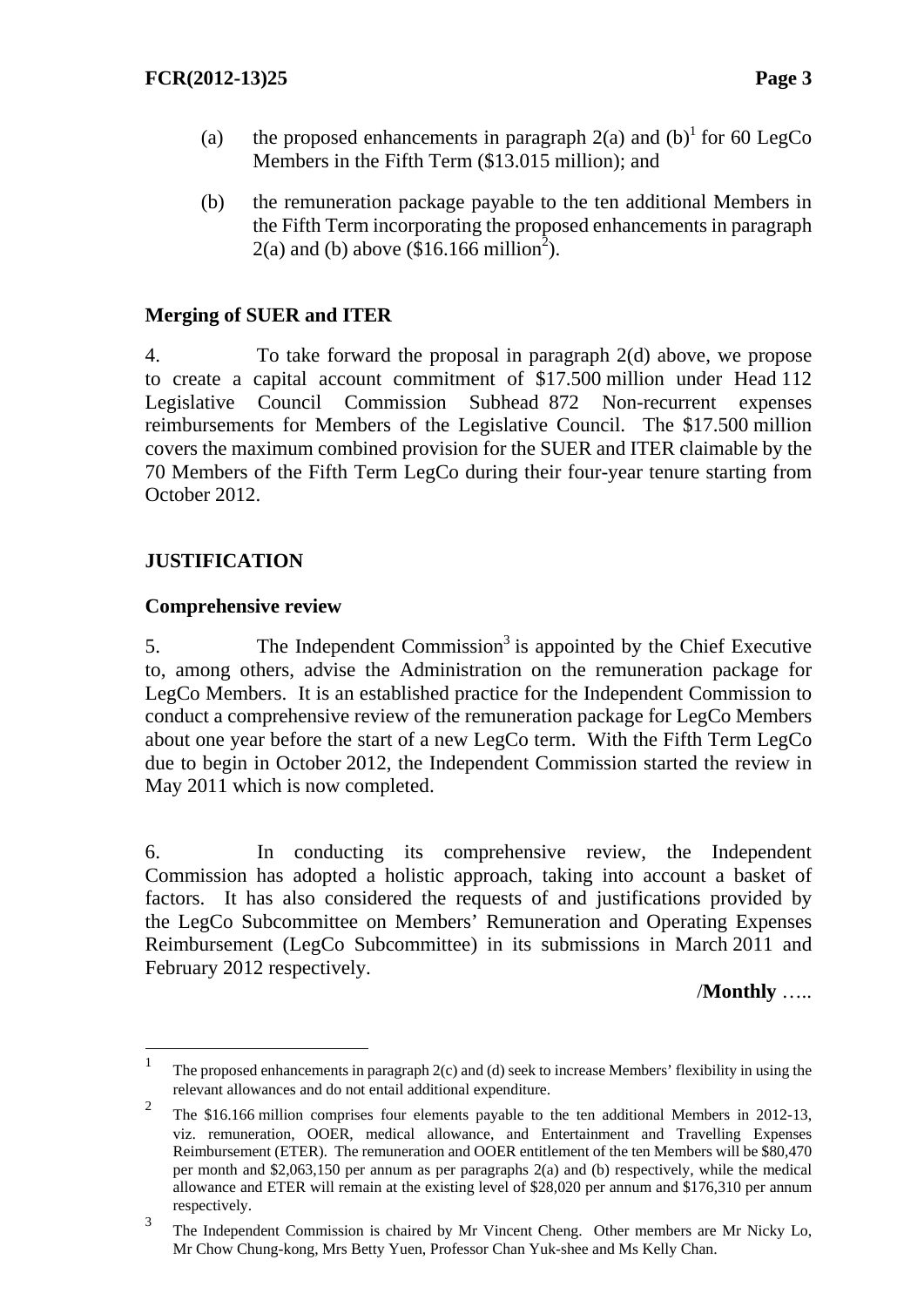### **Monthly remuneration**

7. The Independent Commission considers that given the very unique nature of LegCo membership, determination of the appropriate level of Members' monthly remuneration is a complex issue involving a host of factors. It is not appropriate or indeed possible to derive a simple or mechanical formula to determine LegCo Members' monthly remuneration. By the same token, it is also not appropriate to compare the remuneration of LegCo Members directly with that of other sectors or to peg it to that of the civil service or politically appointed officials. Besides, while the Independent Commission considers that the monthly remuneration should be set at a level which is sufficient to attract talents and can enable those who regard LegCo membership as their main occupation to have a reasonable standard of living, it maintains that remuneration should not be the single most important factor for those who aspire to be a LegCo Member. The vision and the desire to serve the community, the interest in pursuing a career in politics, and the high social status enjoyed by LegCo Members are also very important considerations. The benchmark remains to be that the monthly remuneration should be reasonably attractive to encourage a broad spectrum of quality individuals from different sectors of the community to serve the public in the capacity of LegCo Members vis-à-vis other pursuits.

8. The Independent Commission acknowledges that there has been growing demand and public expectation on LegCo Members in recent years in terms of time and efforts to be spent on LegCo business, as seen from the increase in the number of meetings; longer hours of meetings; and the complex and controversial nature of issues put to LegCo for examination. The Independent Commission considers that this factor should be taken into account in considering the monthly remuneration for LegCo Members.

9. LegCo Members' monthly remuneration was last enhanced in 2008 where it was adjusted upwards for 15% (in addition to the annual adjustment in accordance with the Consumer Price Index  $(C)$   $(CPI(C))$ . The Independent Commission notes that, for the period from 2008 to 2011, the overall rate of increase of Members' remuneration marginally lags behind the rate of growth in nominal Gross Domestic Product (GDP) per employed person by 1.45%; and lags behind the rate of growth in per capita GDP by 2.3%. In addition, comparing the rate of increase in remuneration of LegCo Members with that of the top 25% of salary earners working as managers and administrators (the median monthly salary of this group is roughly comparable to the remuneration of LegCo Members), the rate of increase of LegCo Member's remuneration from 2008 to 2011 lags behind this group by about 7.57% over the same period.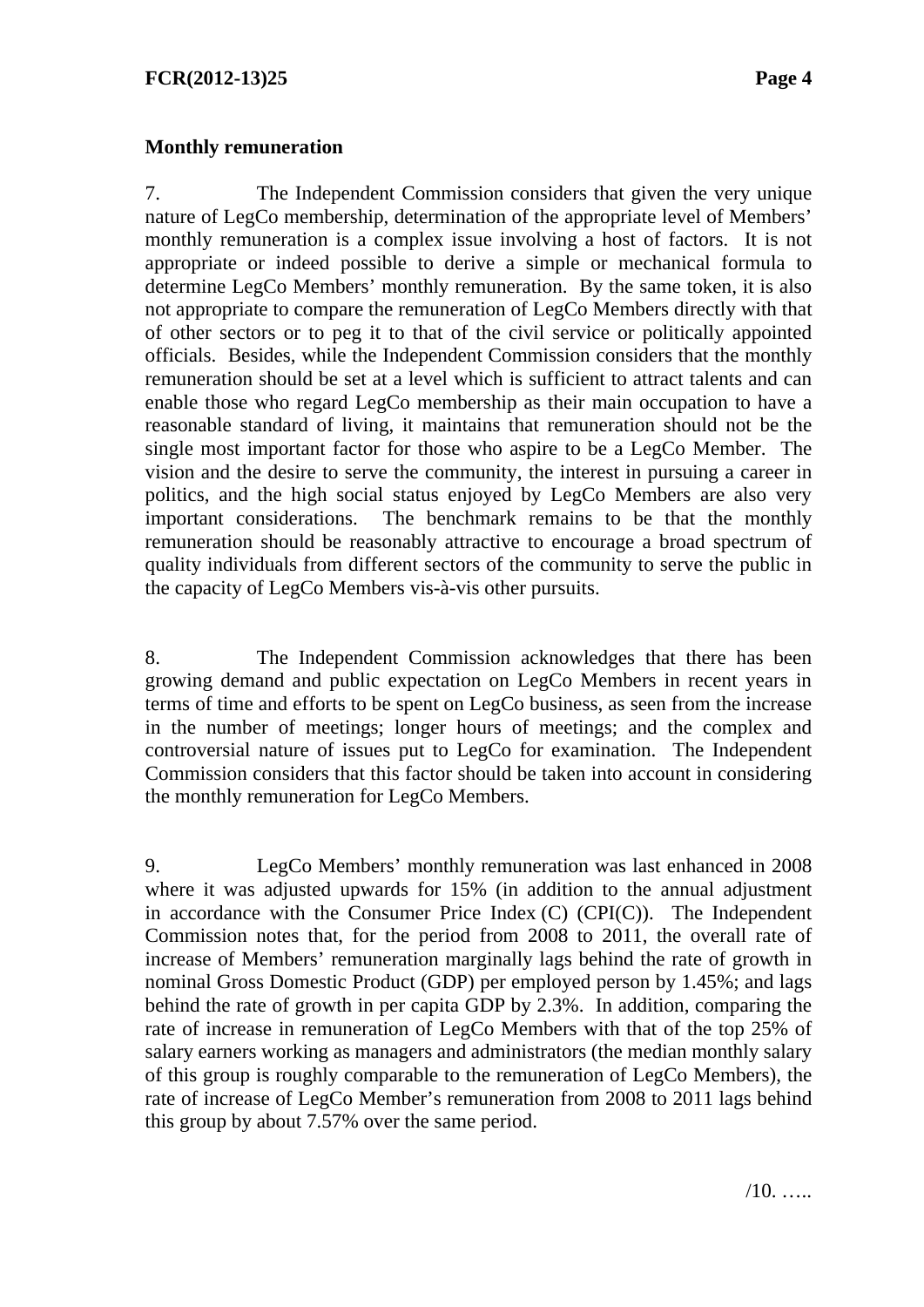10. Taking into account the above considerations, as well as other factors including the constitutional role and functions of LegCo Members; the increase in workload and the public expectation on LegCo Members in recent years; the objective to enable a wide spectrum of quality individuals from different sectors of the community to serve as LegCo Members for the long-term constitutional development of Hong Kong; and to cater for expectation of future economic growth, the Independent Commission recommends to increase the monthly remuneration for Members of the Fifth Term LegCo by 10%, on top of the annual price adjustment due in October 2012. Based on the existing rate of \$73,150 at the 2011 price level, the proposed 10% increase will bring the monthly remuneration to \$80,470 (rounded to the nearest ten). The Independent Commission further recommends that the monthly remuneration for the LegCo President, the President's Deputy and the LegCo Members who are also serving on ExCo should continue to be fixed at 200%, 150% and two-thirds respectively of the remuneration for their fellow LegCo Members after the proposed 10% increase.

# **OOER**

11. The OOER is a major component of the Operating Expenses Reimbursement (OER) and is intended to reimburse LegCo Members' staffing and other operating expenses (e.g. maintaining their offices or for conducting research, etc) for conduct of LegCo business. It was last increased by 10% in 2006, on top of the annual CPI(C) adjustment.

12. In its submission to the Independent Commission in March 2011, the LegCo Subcommittee proposes to increase the OOER by \$634,091 per annum, among which \$423,863 is intended to cater for expenses for engaging staff and for maintaining Members' offices; and the remaining \$210,228 is a new amount proposed to be separately kept and maintained by the LegCo Secretariat for the sole purpose of paying end-of-service gratuity to full-time staff engaged by LegCo Members. Based on past expenditure pattern that about 70% of the OOER is spent on staff salary, the LegCo Subcommittee proposes that 70% of the OOER should be adjusted annually in accordance with the civil service pay adjustment. The remaining 30% should continue to be adjusted in accordance with CPI(C). In addition, the LegCo Subcommittee proposes to provide a new, separate allowance of \$204,000 per annum to enable Members to engage outside parties to conduct research and to lift the current restriction so that the political parties to which Members are affiliated can also be engaged to conduct such researches. The LegCo Subcommittee also proposes to implement these enhancements within the current term, with effect from 1 October 2011.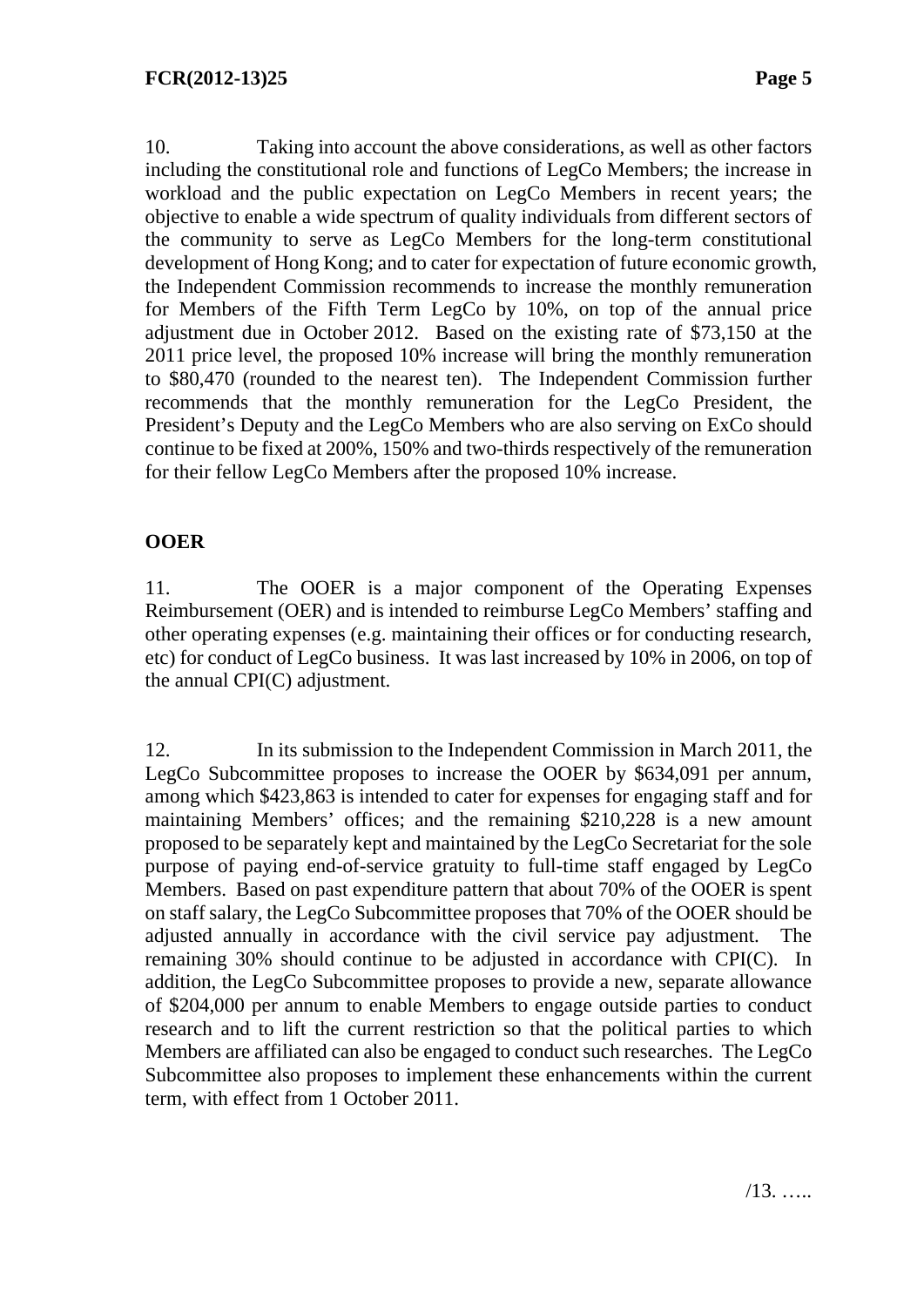$\overline{a}$ 

13. The Independent Commission notes that the utilisation rate of the OOER has been consistently high in recent years, at more than 90%. Besides, the rental expenses for private offices have been soaring in Hong Kong in recent years. Specifically, the percentage increase in office rental of Grade C office from 2006 to 2011 ranges from 38% to 62%. As for staffing support, the Independent Commission notes that Members have full discretion to decide on the exact number of staff to employ, the salary level and benefits of their staff, as well as the number of district offices. All in all, the Independent Commission agrees that the level of the OOER should be enhanced to make available more resources to Members to better perform their constitutional role and to better serve the community.

14. However, the Independent Commission considers that given the uniqueness of the civil service pay mechanism, it is inappropriate to use civil service pay, as proposed by the LegCo Subcommittee, as the basis to work out the amount required to cover salary expenses to be incurred by Members for employment of their staff<sup>4</sup>. The proposed new and separate allowance for research should also be critically examined, considering the fact that currently expenses for research is claimable under OOER, which actually provides more flexibility to cater for different needs of Members. The related proposal of the LegCo Subcommittee to lift the current restriction so that a LegCo Member can engage his/her own political party to conduct research is also not supported given the real or perceived conflict of interest.

15. Taking into account the above considerations and the need to maintain maximum flexibility for Members to utilise their OOER, the Independent Commission recommends a lump sum increase of the OOER by 20%, from the current \$1,719,290 to \$2,063,150 (rounded to the nearest ten) per annum. The amount should continue to be adjusted annually in accordance with CPI(C). Since the proposed 20% increase in OOER is a substantial enhancement and considering that 2011-12 is the last session of the current LegCo term, to preserve the integrity of the remuneration regime and in order to avoid any real or potential conflict of interest, the Independent Commission recommends that notwithstanding the request of LegCo to increase the OOER with effect from 1 October 2011, the proposed 20% increase should only take effect from the commencement of Fifth Term LegCo (i.e. with effect from 1 October 2012).

 $/16.$  …

<sup>4</sup> Based on the findings of a survey among LegCo Members, the LegCo Subcommittee adopts the assumptions that each Member will employ seven full-time staff, pitched at the average salary of the first four salary points of "comparable" ranks in the civil service (i.e. one Executive Officer I, two Executive Officers II and four Assistant Clerical Officers); and that each Member will operate one central office and two district offices, as the basis to work out its requested increase in OOER.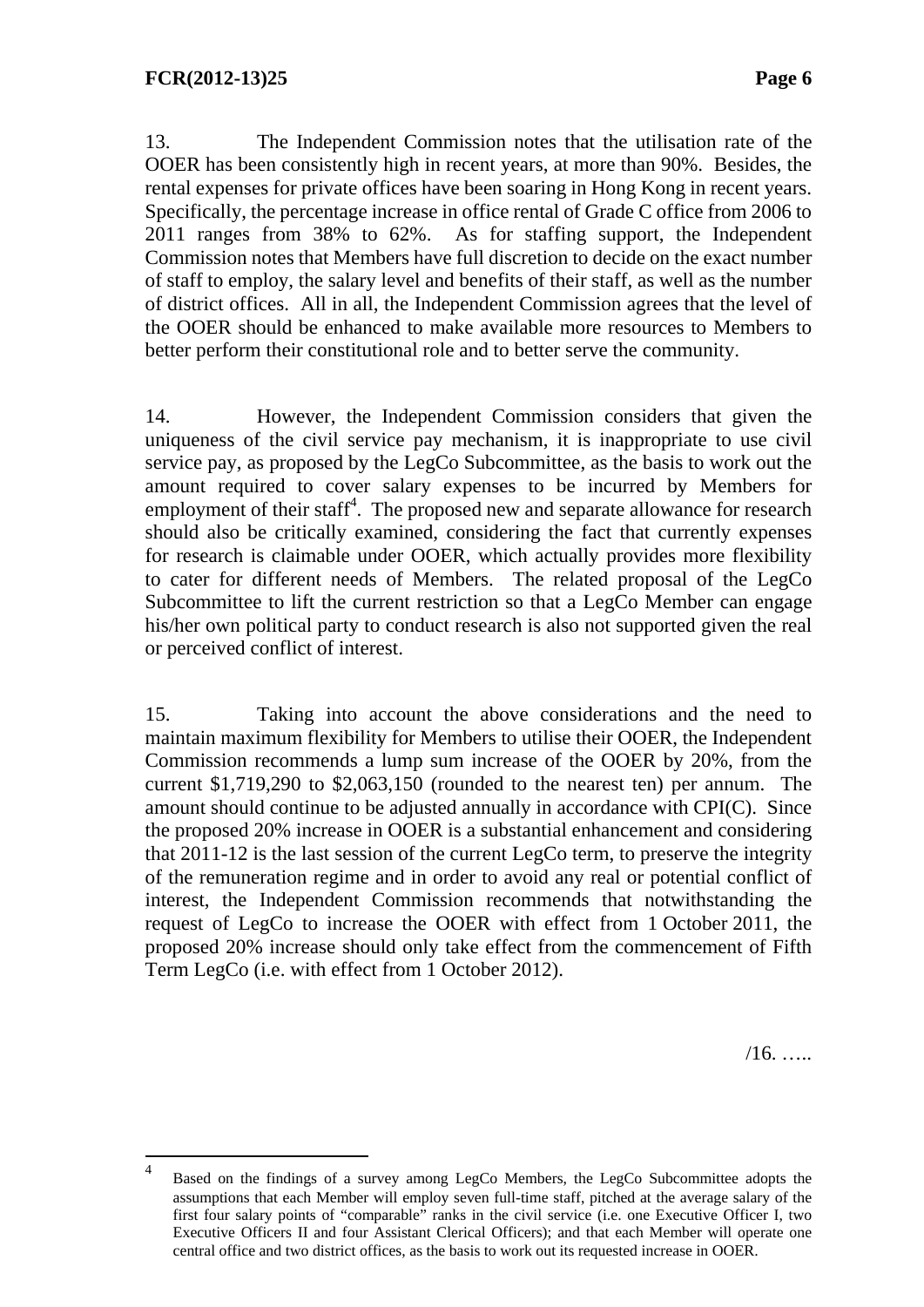16. To address the need of LegCo Members to retain experienced staff, the Independent Commission agrees with the LegCo Subcommittee that it would be reasonable to allow any surplus of a Member's OOER entitlement each year to roll over to the following year until the end of a LegCo term. This would facilitate LegCo Members to retain part of the OOER funding for salary increments and/or payment of gratuity at the end of the four-year term, if they choose to, with a view to retaining experienced staff.

# **SUER and ITER**

17. At present, a newly-elected LegCo Member is entitled to SUER of up to \$150,000 per term to cover expenses for fitting out, purchase of furniture, equipment, software, etc. A re-elected Member may claim up to \$75,000 if he/she has claimed any SUER in the previous term. Separately, a LegCo Member may claim ITER of up to \$100,000 per term to cover expenses for the purchase or upgrading of information technology and communication equipment. The LegCo Subcommittee proposes to combine the SUER and the ITER into one single provision and to increase the total amount from the existing \$250,000 per term to \$482,500 per term.

18. The Independent Commission notes that for the Third Term LegCo, 38% of Members used less than 50% of the SUER while 31% of Members used less than 50% of the ITER. For the Fourth Term LegCo (up to September 2010), 65% of Members used less than 50% of the SUER while 69% of Members used less than 50% of the ITER. Judging from these utilisation rates, the Independent Commission does not consider the proposal to increase the amount of the two allowances justifiable. However, to enable more flexibility to Members, the Independent Commission recommends to merge the SUER and the ITER with effect from the Fifth Term LegCo, but with no enhancement to the combined amount. In other words, with effect from the Fifth Term LegCo, Members can claim up to \$250,000 to cover their setting up and IT communication equipment expenses during their four-year tenure, or up to \$175,000 if the re-elected Member had claimed any setting up expenses in the previous term.

19. Separately, taking into account the original intent of introducing the ITER, we consider it appropriate for expenses incurred for maintenance and operation of IT and communication equipment to be claimable under ITER or the future SUITER. In other words, depending on their individual needs, Members could free up more resources under OOER, which would otherwise need to be spent on maintenance and operation expenses for IT and communication equipment, to cover other office operation expenses, including staff costs. Moreover, the original intent of SUER, as approved by the Finance Committee, is for capital expenses incurred for the setting up of offices. However, we appreciate that sometimes expenses for setting up offices may not be incurred in one go, but would have to be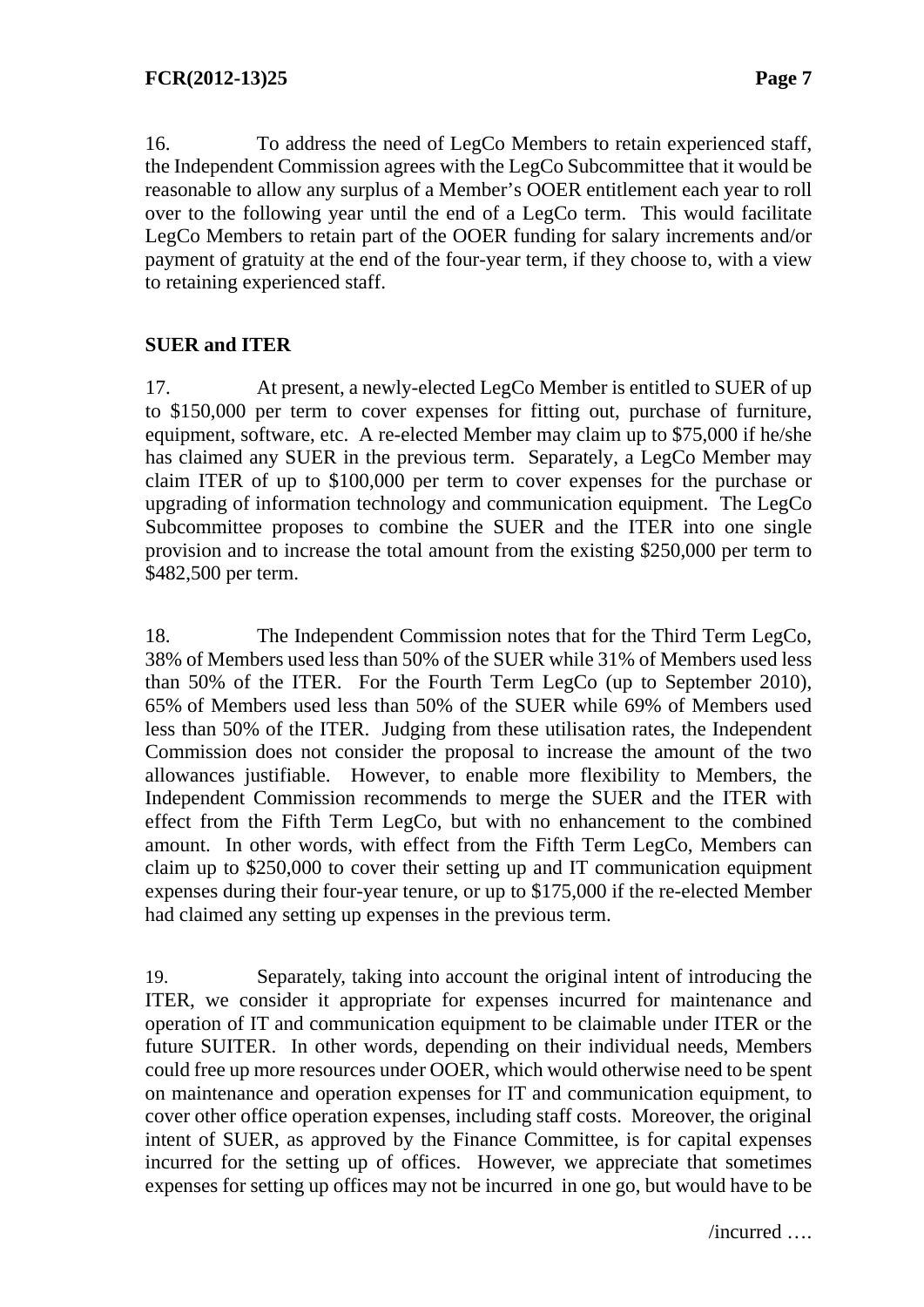incurred in phases. In addition, given the changing times, it may be more economical for Members to use hire purchase or leasing arrangements etc. to provide equipment in their offices than to make one-off capital purchase; or to repair rather than replace them. We therefore consider it appropriate for the operation, maintenance or repair costs of fixed assets to be claimable under the SUITER in future.

20. The proposed remuneration package for LegCo Members, effective as from the Fifth Term LegCo, together with the existing package, is at the Enclosure. Encl.

### **Need for additional funding for ten additional new Members in the Fifth Term LegCo**

21. In March 2011, LegCo passed the local legislation regarding the method for the formation of the Fifth Term LegCo. Pursuant to the legislation, the number of LegCo seats will be increased by ten from 60 to 70 in the Fifth Term. There is a need to provide additional funding to meet the cost of the remuneration package for the ten Members in 2012-13 incorporating the proposed enhancements to the remuneration and OOER in paragraph to 2(a) and (b) above respectively.

## **FINANCIAL IMPLICATIONS**

 $\overline{a}$ 

22. The proposed enhancements in paragraphs 2(a) and (b) above will entail additional expenditure for the remuneration and OOER for the 70 Members of the Fifth Term LegCo. They will also lead to consequential increase in expenditure for end-of-service gratuity and Winding Up Expenses Reimbursement, the payment of both being linked to the remuneration and OOER respectively<sup>5</sup>. Taking into account the direct and consequential increases in expenditure, we estimate that the total additional financial implications of implementing the proposed enhancements for the Fifth Term LegCo, save for any annual price adjustments to be made, will be about \$127.2 million per term<sup>6</sup>. This translates into, on average, an additional \$1.8 million per LegCo Member per term or an additional \$454,000 per LegCo Member per annum.

/23. …..

<sup>5</sup> The end-of-service gratuity payable at the end of a LegCo term is pitched at 15% of the total remuneration received during the term, while WUER is equivalent to 1/12 of the annual OOER plus actual severance payment.

<sup>6</sup> The total additional financial implications of \$127.2 million comprises to \$2.212 million for the President per term; \$2.010 million for the President's Deputy per term; and \$1.808 million per LegCo Member per term x 68 Members (the total number of LegCo Members will be increased from 60 to 70 for the Fifth Term LegCo).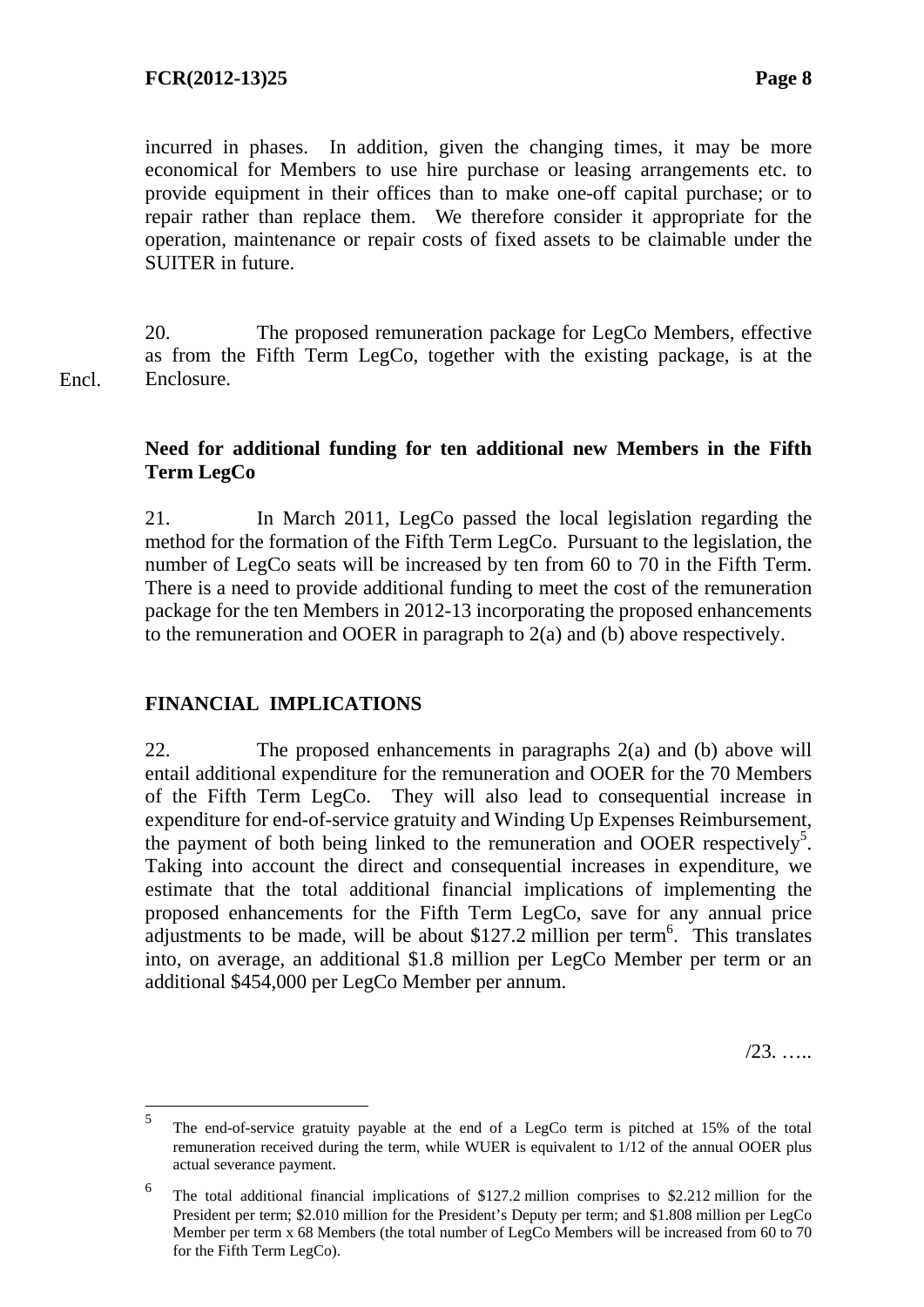$\overline{a}$ 

23. As proposed in paragraph 3, we need to provide supplementary provision of \$29.181 million under Head 112 Legislative Council Commission Subhead 366 Remuneration and reimbursements for Members of the Legislative Council to meet additional expenditure in 2012-13, broken down as follows –

- (a) \$13.015 million for the proposed enhancements to the remuneration and OOER for 60 LegCo Members of the Fifth Term; and
- (b) \$16.166 million for the enhanced remuneration package (comprising remuneration, OOER, medical allowance and ETER) for the ten additional Members of the Fifth Term.

We will include sufficient provisions in the annual draft Estimates for 2013-14 and beyond.

24. The proposed capital account commitment of \$17.500 million under Head 112 Legislative Council Commission Subhead 872 Non-recurrent expenses reimbursements for Members of the Legislative Council represents the maximum combined SUER and ITER provisions, namely the new SUITER, claimable by the 70 Members of the Fifth Term LegCo during their four-year tenure<sup>7</sup>. We estimate that the expenditure will spread over between 2012-13 and 2016-17, as follows –

| Year    |       | Estimated cash flow requirement<br>(\$million) |  |
|---------|-------|------------------------------------------------|--|
| 2012-13 |       | 4.813                                          |  |
| 2013-14 |       | 4.358                                          |  |
| 2014-15 |       | 5.057                                          |  |
| 2015-16 |       | 1.837                                          |  |
| 2016-17 |       | 1.435                                          |  |
|         | Total | 17.500                                         |  |

Following the existing rule for SUER entitlement, any re-elected Members who had claimed any setting up expenses in the previous term can only claim up to \$175,000 for the combined SUER and ITER provision during their four-year tenure of the current term.

#### /**PUBLIC** …..

<sup>7</sup> The maximum combined SUER and ITER provision claimable by a Member is \$250,000 per term if he/she has not claimed any setting up expenses reimbursement in the previous term. Multiplying this figure by 70 Members produces a commitment of \$17.500 million.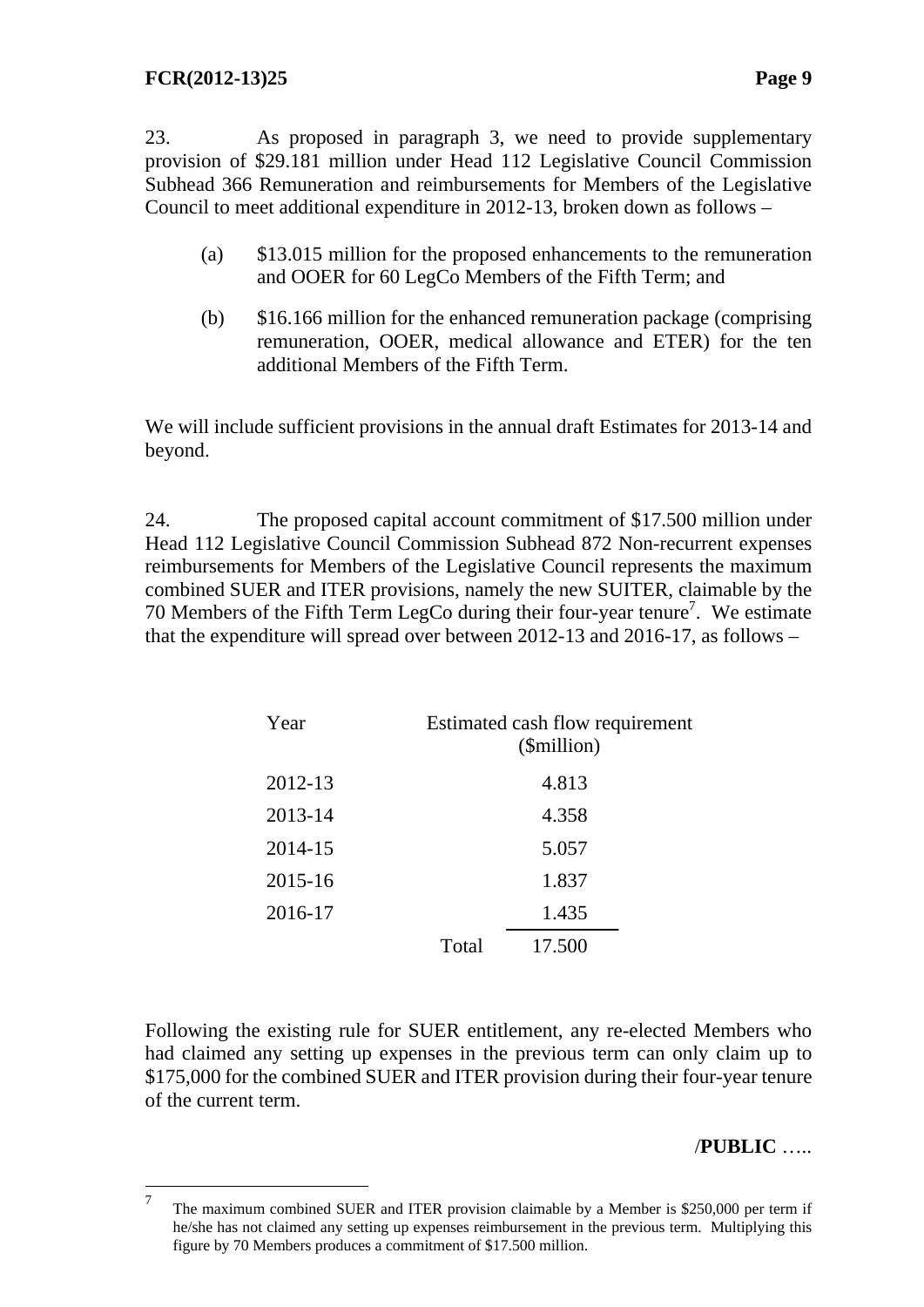## **PUBLIC CONSULTATION**

25. The Independent Commission met with the LegCo Subcommittee in June 2011 and exchanged views with LegCo Members upon receipt of the latter's proposals to enhance various components of the OER. It also conducted site visits to district offices of LegCo Members in July 2011 and listened to views of the assistants employed by LegCo Members. Upon invitation of the LegCo Subcommittee, the Administration Wing attended meeting of the LegCo Subcommittee in December 2011 to listen to Members' further views.

-------------------------------------

Administration Wing Chief Secretary for Administration's Office May 2012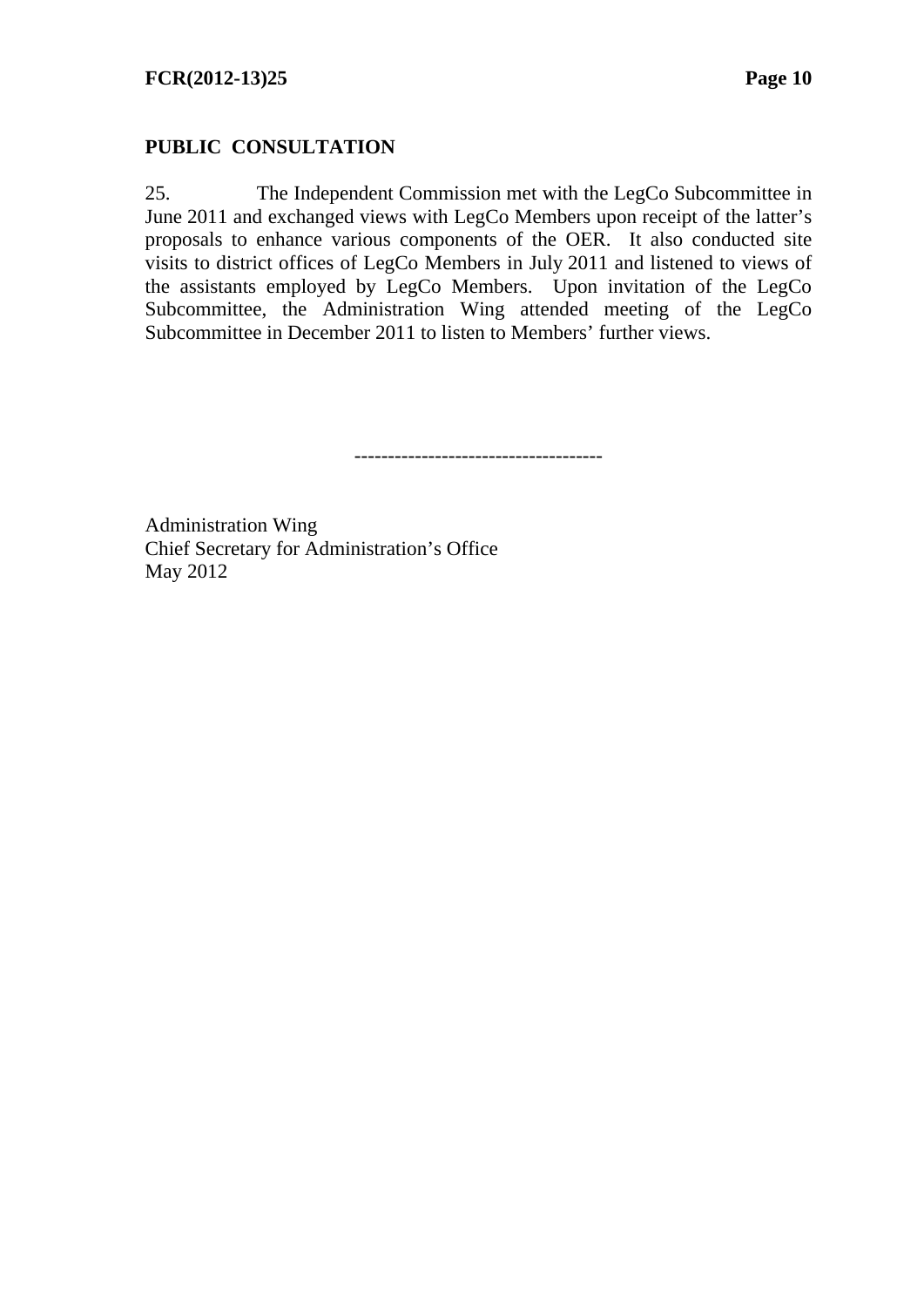| <b>Existing Package</b>                 |                                                                                                                | <b>Proposed Package</b><br>with effect from the Fifth Term LegCo |                                                                                                                |  |  |  |
|-----------------------------------------|----------------------------------------------------------------------------------------------------------------|------------------------------------------------------------------|----------------------------------------------------------------------------------------------------------------|--|--|--|
|                                         |                                                                                                                |                                                                  | (before any effect of price adjustments)                                                                       |  |  |  |
| <b>Remuneration and Benefits</b>        |                                                                                                                |                                                                  |                                                                                                                |  |  |  |
|                                         | 1. Monthly Remuneration *                                                                                      | 1. Monthly Remuneration *                                        |                                                                                                                |  |  |  |
|                                         | \$146,300 for the LegCo President                                                                              |                                                                  | \$160,940 for the LegCo President                                                                              |  |  |  |
|                                         | \$109,730 for the President's Deputy                                                                           |                                                                  | \$120,710 for the President's Deputy                                                                           |  |  |  |
|                                         | \$73,150 for other Members                                                                                     |                                                                  | \$80,470 for other Members                                                                                     |  |  |  |
|                                         | \$48,770 for Members also serving on<br>ExCo                                                                   |                                                                  | \$53,650 for Members also serving on<br>ExCo                                                                   |  |  |  |
|                                         | 2. End-of-service gratuity                                                                                     | <b>End-of-service gratuity</b><br>2.                             |                                                                                                                |  |  |  |
|                                         | (payable at the end of a term)                                                                                 |                                                                  | (payable at the end of a term)                                                                                 |  |  |  |
|                                         | 15% of the total remuneration received<br>during the term                                                      |                                                                  | 15% of the total remuneration received<br>during the term                                                      |  |  |  |
| 3.                                      | <b>Medical Allowance *</b>                                                                                     |                                                                  | <b>Medical Allowance *</b><br>3.                                                                               |  |  |  |
|                                         | (per annum)                                                                                                    |                                                                  | (per annum)                                                                                                    |  |  |  |
|                                         | \$28,020                                                                                                       |                                                                  | \$28,020                                                                                                       |  |  |  |
| <b>Operating Expenses Reimbursement</b> |                                                                                                                |                                                                  |                                                                                                                |  |  |  |
| 4.                                      | \$1,719,290<br><b>Office Operation</b><br><b>Expenses</b><br><b>Reimbursement</b><br>$(OOER)$ *<br>(per annum) | 4.                                                               | \$2,063,150<br><b>Office Operation</b><br><b>Expenses</b><br><b>Reimbursement</b><br>$(OOER)$ *<br>(per annum) |  |  |  |
| 5.                                      | <b>Entertainment and</b><br>\$176,310<br><b>Travelling Expenses</b><br><b>Reimbursement</b> *<br>(per annum)   | 5.                                                               | <b>Entertainment and</b><br>\$176,310<br><b>Travelling Expenses</b><br>Reimbursement *<br>(per annum)          |  |  |  |

# **Existing and Proposed remuneration package for LegCo Members**